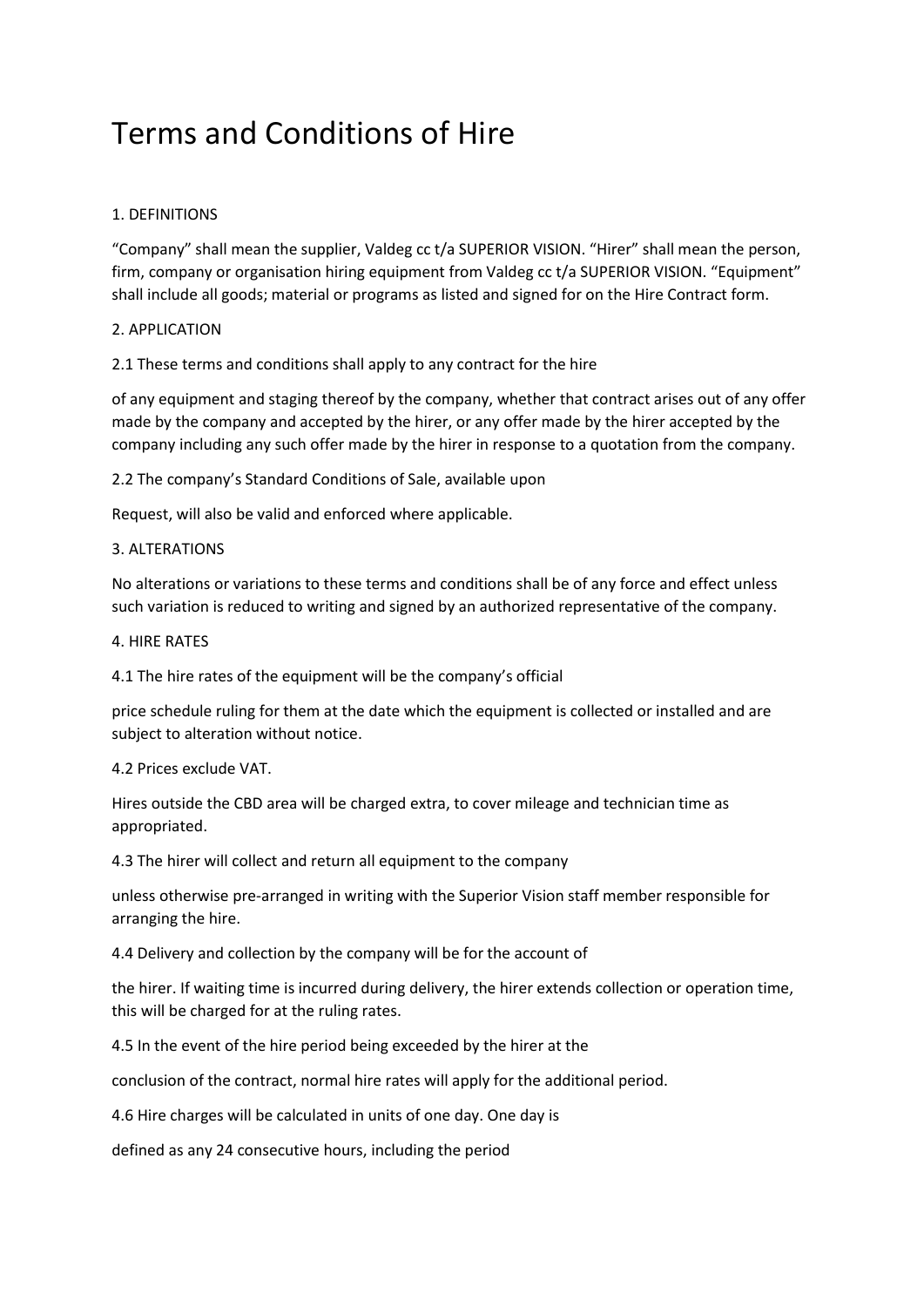$08:00 - 20:00$ .

4.7 No refund can be made for equipment reserved and supplied but

not utilised.

4.8 Where the hirer cannot supply an official order or order number

when booking equipment advanced, a deposit will be required to validate the booking. The amount required as a deposit would not be less than 33.3% of the total value of the hire contract in question or as arranged.

#### 5 DISCOUNTS

The contract price is strictly net and not subject to any discounts.

# 6 PAYMENT

Unless other terms have been arranged in writing, the company's terms are strictly cash on collection or delivery only.

#### 7 CANCELLATIONS

Cancellations made within 24 hours of the hire period will be charged at the full rate. Cancellations made within 48 hours of the booking will be charged at half rate. Cancellations made more than 48 hours prior to the hire period will not be charged.

#### 8. FAULTY EQUIPMENT

8.1 Hire equipment delivered and installed by the Company, reported faulty at the time and found to be so, will be repaired or replaced free of charge to the hirer if in the CBD stated in 4.3.

8.2 If any such fault is found during a service call to be due to

misuse, faulty videotapes, or equipment being connected incorrectly by the hirer, then such calls will be charged to the hirer at the appropriate rates.

8.3 Equipment collected, and not checked by the hirer upon

collection, and found to be faulty when in operation on point of

use must be returned to the company by the hirer at the hirer's expense. The Company may, in its sole discretion either replace or repair the faulty equipment or credit the account of the hirer.

8.4 The hirer will be liable for the replacement cost of any spare lamps not returned whether they be used or unused.

# 9. EXCLUSIONS

9.1 If the equipment or any part of it is to be hired in accordance

with any specifications, measurements or other instructions furnished by the hirer, the hirer shall not have any claim of any nature whatever against the company:

9.1.1 for any loss or damages sustained by the hirer as result of

any error, discrepancy or defect in those specifications,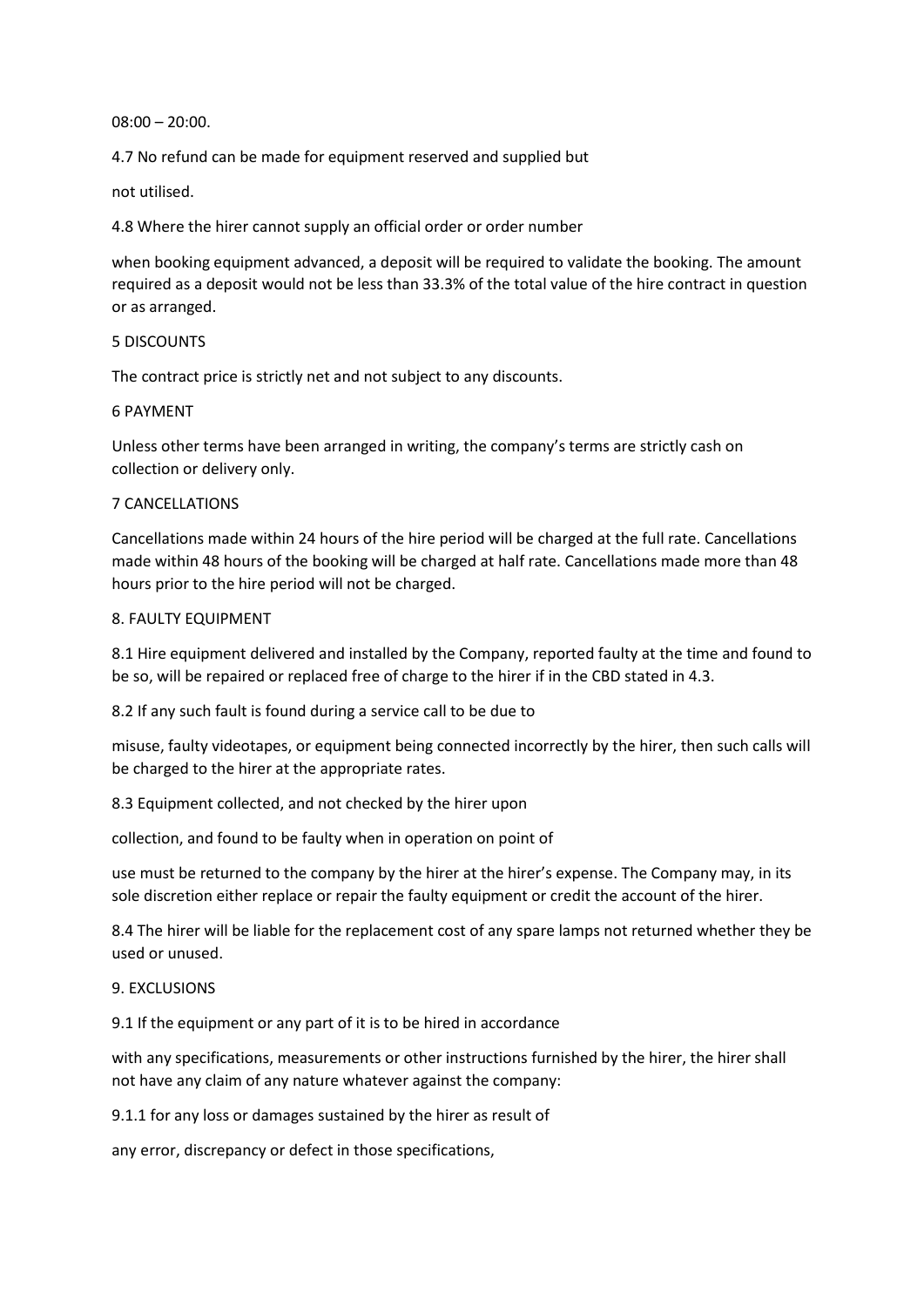measurements or other instructions; and

9.1.2 if the equipment in question is not suitable for the

purpose for which they are hired, whether those purposes

are known to the company or not.

9.2 The company shall be exempted from and shall not be liable

under any circumstances whatever for:

9.2.1 any direct or consequential damages of any nature or any

loss of profit or special damages of any nature and whether in the contemplation of the parties or not, which the hirer may suffer as a result of any breach by the company of its obligations under the contract; and

9.2.2 any negligence on its part or that of its servant's agents in carrying out its obligations under the contract.

# 10. LOSS OR DAMAGE

The risk in and to the the equipment shall pass to the hirer upon delivery thereof and the hirer will be liable to the Company for any and all losses or damages to the equipment incurred or caused, other than that by a representative of the Company, whether such loss or damage is sustained during the actual period of usage or beyond the original hire contract period. In the event of any equipment being lost, stolen or damaged beyond economic repair the hirer shall be liable to the Company for the current replacement cost of the equipment so lost, stolen or damaged.

# 11. INSURANCE COVER

The onus is on the hirer to secure insurance cover, at least equal to the value of the normal selling price of the goods hired, to protect the company against loss or theft. Should the hirer elect not to insure the goods, the hirer will assume full responsibility for replacing any goods irreparably damaged, lost or stolen.

# GENERAL

12.1 In the event of the hirer failing to pay any amount due to the Company on due date then and in that event:

12.11 The hirer shall be liable to the Company for interest on any

overdue amounts at the rate of 5% above the prime overdraft rate charged by the Company's Bankers.

12.12 The Company shall be entitled to immediately proceed with

the institution of legal proceedings against the hirer and the hirer will be liable for all legal costs incurred by the Company on the scale as between Attorney and own client inclusive of any tracing agents fees and collection commission on any installments paid.

12.2 The hirer hereby elects the address reflected on the hire agreement

as site address as its domicilium citandi et executandi for the purposes of any notices or legal processes.